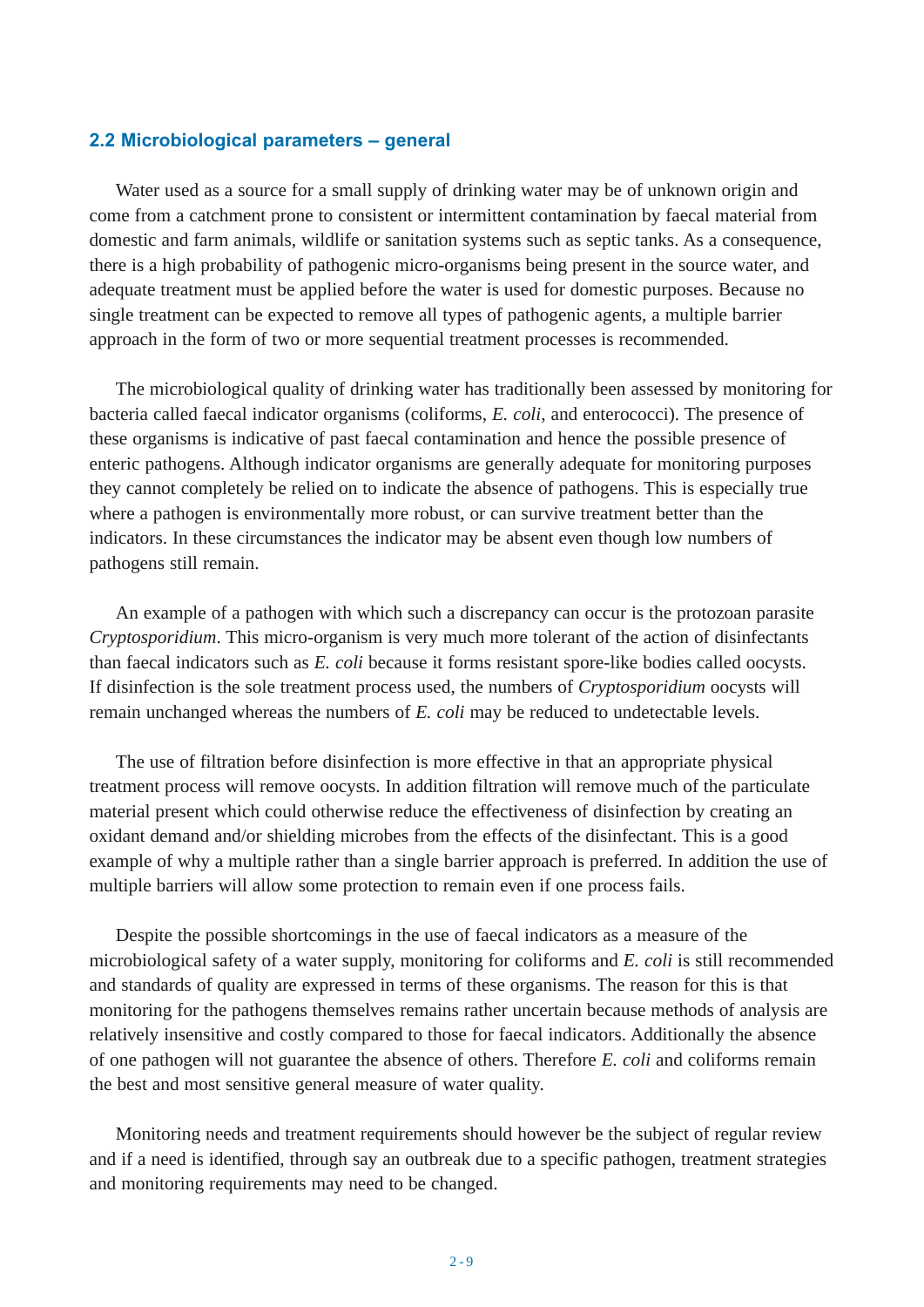# **Blue-Green Algal Bloom**



Crown Office copyright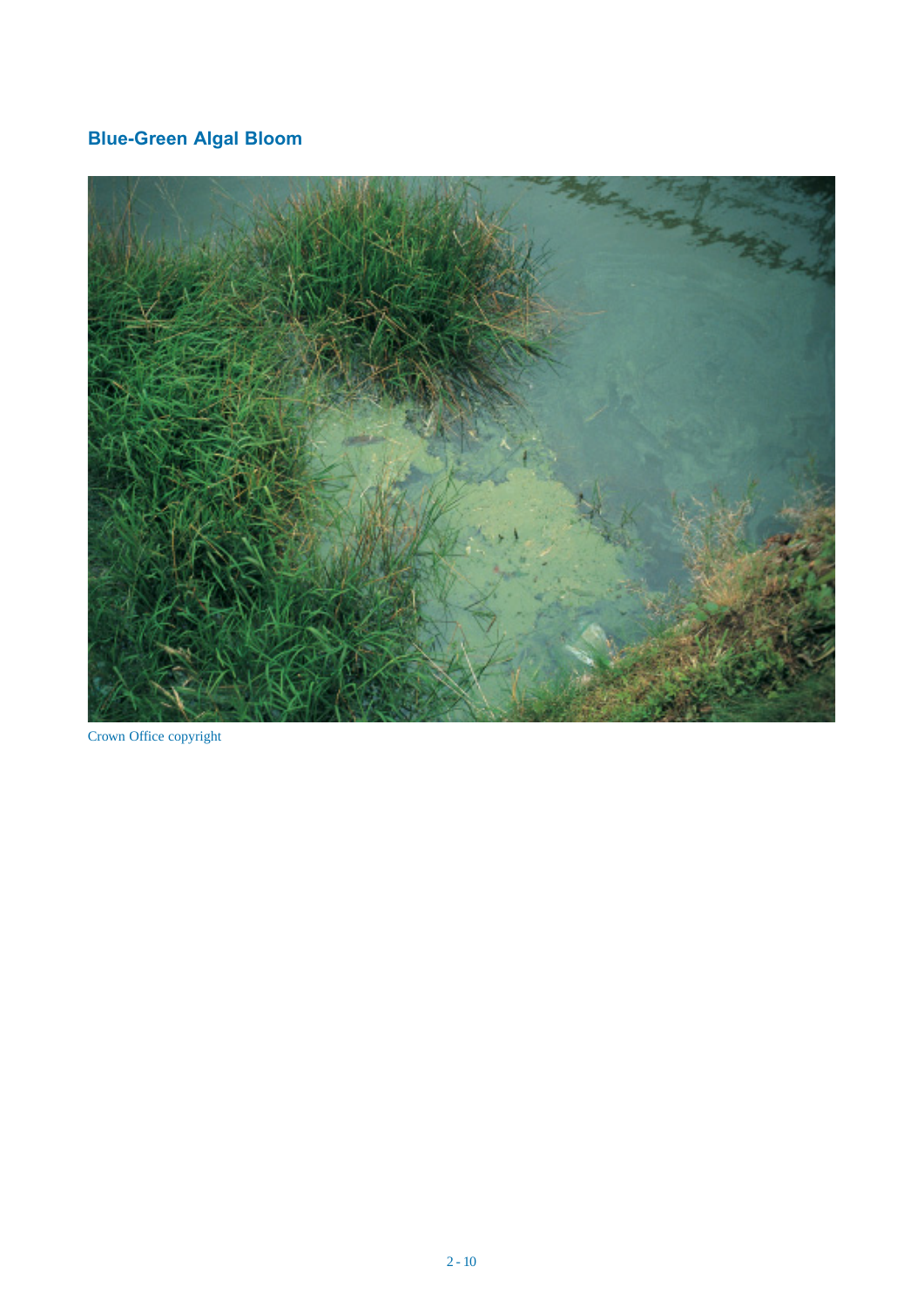# **2.2 Microbiological parameters – general (continued)**

Growth of algae can be a problem in some surface water sources and in uncovered water storage reservoirs. Algae are naturally present in all inland waters and concentrations can increase and decrease rapidly depending on climatic factors and the availability of essential nutrients. Algae can cause taste and odour in water. Some blue-green algae release toxins that may prejudice the recreational use of water. Although algal toxins have not been identified in drinking water supplies at concentrations that would affect health, it would be prudent to avoid the use of water sources that exhibit high concentrations of algae.

With the consent of the relevant environmental authorities, it may be possible in some circumstances to adopt measures to minimise the development of excessive algal blooms. The addition of iron salts to precipitate the nutrient phosphate is one measure, although it may not represent a long-term answer to the problem. In the past, dosing of copper sulphate has been used to reduce growth of algae in reservoirs but its efficacy is questionable. The forced circulation of reservoirs to keep water mixed is another measure. Blooms of algae occur mainly at the surface of reservoirs whereas water is abstracted at depth. Some forms of water treatment, including ozonation, activated carbon adsorption and addition of potassium permanganate can be effective in removing algal toxins. Algae are normally removed as particulate matter during water treatment but some algae can pass through filters or reduce the efficiency of filtration or sedimentation systems.

In 2002 the Scottish Executive Health Department published revised guidance complied relating to all aspects of Cyanobacteria. The document "Blue-Green Algae (Cyanobacteria) in Inland Waters: Assessment and Control of Risks to Public Health"1 should be consulted for further information on this topic.

<sup>1</sup> www.scotland.gov.uk/library5/environment/bgac.pdf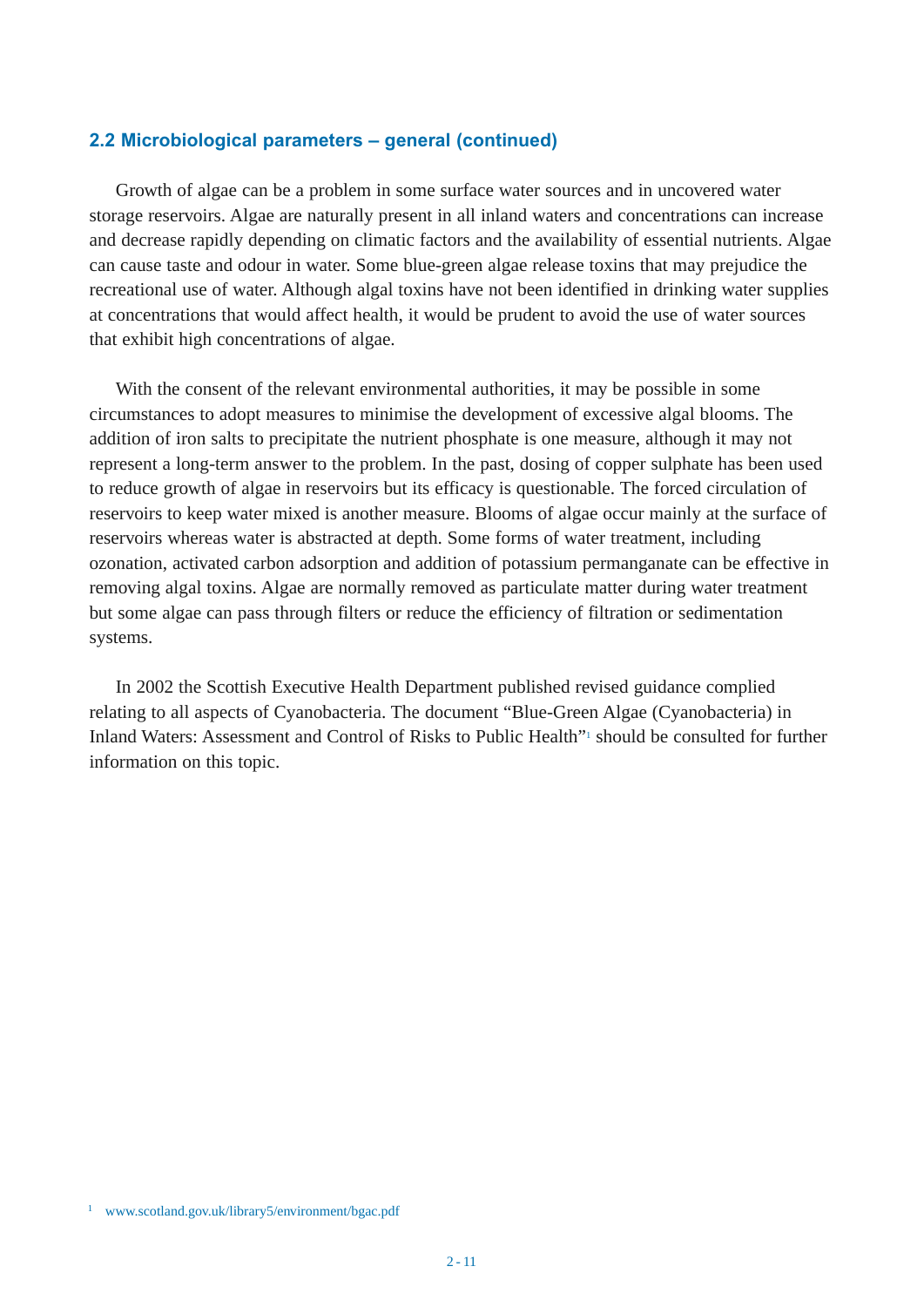#### **2.3 Micro-organisms associated with outbreaks and private supplies**

# **2.3.1 Review of outbreaks**

Fewtrell *et al*<sup>2</sup>, tested samples from 91 private supplies in the UK, and found the microbiological quality of the water in small supplies to be generally poor, with almost 50% of the supplies failing to meet the required quality standards on at least one occasion. They concluded that, given the high level of sanitary failures, there was the possibility that harmful microorganisms could be present, and that a significant risk to health could not be discounted.

Poor microbiological quality of groundwater systems has caused many disease outbreaks in the USA. Between 1971 and 1994, 58% of U.S. waterborne disease outbreaks (356 in number) were caused by contaminated groundwater systems – 70% of these outbreaks were considered to be due to contamination of the groundwater source as opposed to the distribution system<sup>3</sup>. Being generally smaller and less well-equipped than public supplies, and being subject to less stringent surveillance and regulatory requirements, private supplies by their very nature are more likely to suffer water quality failures. In the UK 18 outbreaks of waterborne disease were associated with private water supplies between 1970-94 in which over 1,388 people were affected in England and Wales<sup>4</sup>. The figure is almost certainly an underestimate as no data from 1987-93 were available and because of inherent under-reporting problems. In Scotland, private supplies caused 21 out of 57 waterborne disease outbreaks between 1945 and 1987 (37%)<sup>5</sup>. These 21 outbreaks gave rise to at least 9,362 cases<sup>6</sup>.

Furtado *et al*7. have reviewed outbreaks of disease associated with both public and private water supplies in England and Wales between 1992 and 1995. In this period ten outbreaks were associated with public supplies, and nine with private supplies. The pathogen responsible for all ten outbreaks from public supplies was *Cryptosporidium*. In contrast, the most common pathogen associated with private supplies was *Campylobacter*, along with *Cryptosporidium* and *Giardia*. In one outbreak the causal agent was not identified.

- <sup>4</sup> Fewtrell, L. and Kay, D. (1996). *Health risks from private water supplies.* CREH report EPG 1/9/79, University of Leeds, Leeds.
- <sup>5</sup> Benton, C., Forbes, G.I., Paterson, G.M., Sharp, J.C.M. and Wilson, T.S. (1989). The incidence of waterborne and waterassociated disease in Scotland from 1945-1987. *Water Science and Technology* **21**, 125-129.
- <sup>6</sup> Lamb, A.J., Reid, D.C., Lilly, A., Gauld, J.H., McGaw, B.A. and Curnow, J. (1998). *Improved source protection for private water supplies: report on the development of a microbiological risk assessment approach*. School of Applied Sciences, Robert Gordon University, Aberdeen, 86pp.
- <sup>7</sup> Furtado, C., Adak, G.K., Stuart, J.M., Wall, P.G., Evans, H.S. and Casemore, D.P. (1998). Outbreaks of waterborne infectious intestinal disease in England and Wales, 1992-5. *Epidemiology and Infection* **121**, 109-119.

<sup>2</sup> Fewtrell, L., Kay, D. and Godfree, A. (1998). The microbiological quality of private water supplies. *Journal of the Chartered Institution of Water and Environmental Management* **12** (1), 45-47.

<sup>&</sup>lt;sup>3</sup> Craun, G.F. and Calderon, R.L. (1997). Microbial risks in groundwater systems: epidemiology of waterborne outbreaks. In: *Under the microscope. Examining microbes in groundwater.* American Water Works Association Research Foundation, Denver Colorado.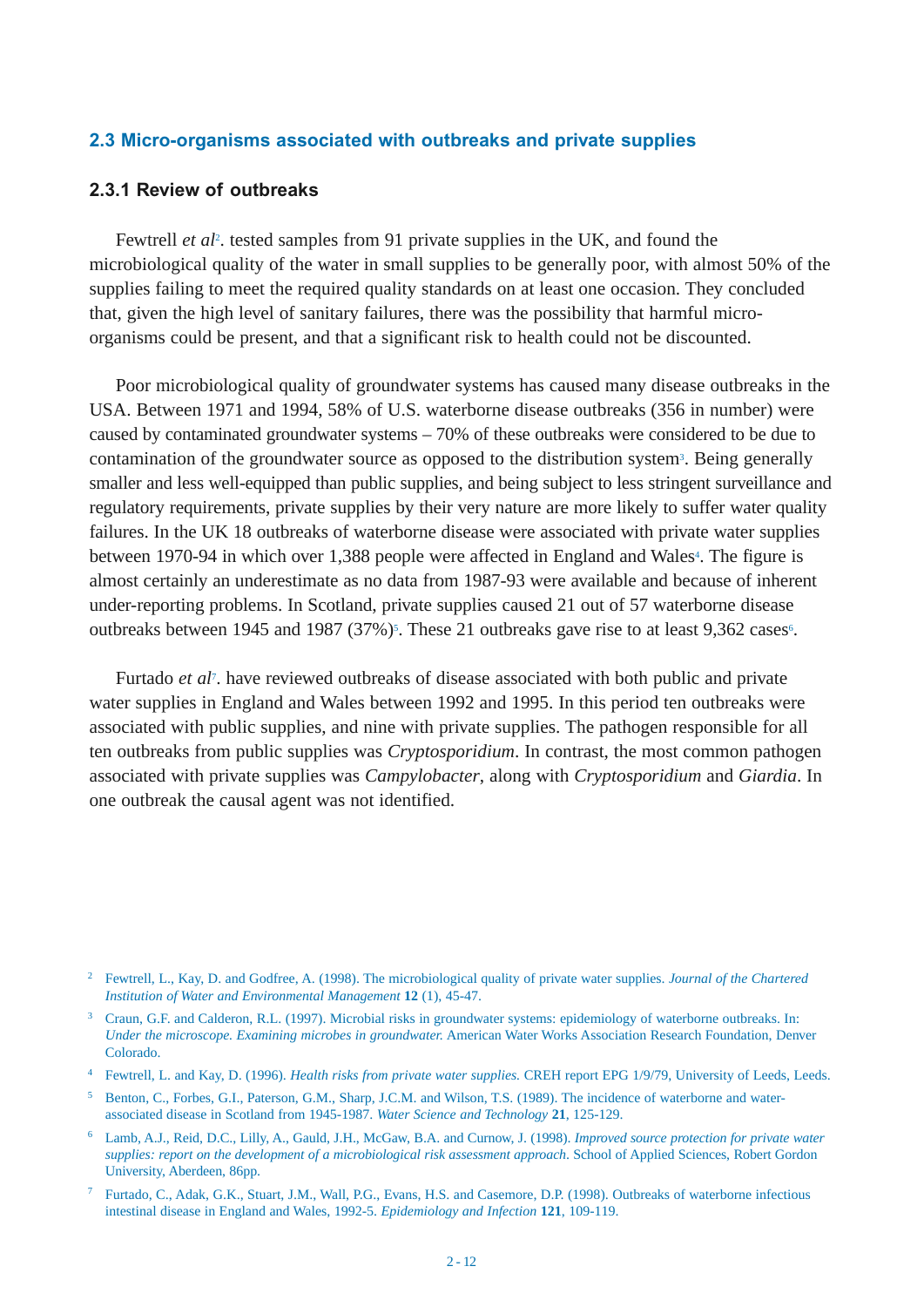# **2.3.1 Review of outbreaks (continued)**

This difference is striking, and is most likely to reflect the differences in treatment strategies between public and private supplies. Public supplies usually employ a multiple barrier treatment strategy, normally with chlorination or possibly some other form of disinfection as a final stage. Any disease-causing organism which may have survived or broken through the conventional water treatment processes is therefore exposed to disinfection as a final barrier to prevent its entry into the distribution system. Provided that it is susceptible to the disinfectant, it will cause no problems. However, *Cryptosporidium* oocysts are highly resistant to chlorination at the levels applied in water treatment, and consequently this organism appears to be the most troublesome in public water supplies.

With private supplies a variety of treatment strategies are used, but often there is no treatment at all, and disinfection is both much less prevalent and can suffer from problems of unreliability. This allows the possibility for outbreaks to be caused by organisms that could easily be inactivated if some form of disinfection was employed. *Campylobacter* is such an organism. It is more susceptible to chlorine, ozone and ultraviolet (UV) irradiation than indicator organisms such as coliforms and *Escherichia coli*, but if there is no disinfection it can still cause outbreaks of disease, as has been observed with private supplies.

Table 2.1 summarises the outbreaks associated with private water supplies in the UK over the 25-year period from 1970 to 1995. This is not to say that these were the only outbreaks, but they are the ones that have been documented and have been subject to epidemiological investigation.

The following sections give a more detailed description of the micro-organisms that have been responsible for the outbreaks shown in Table 2.1.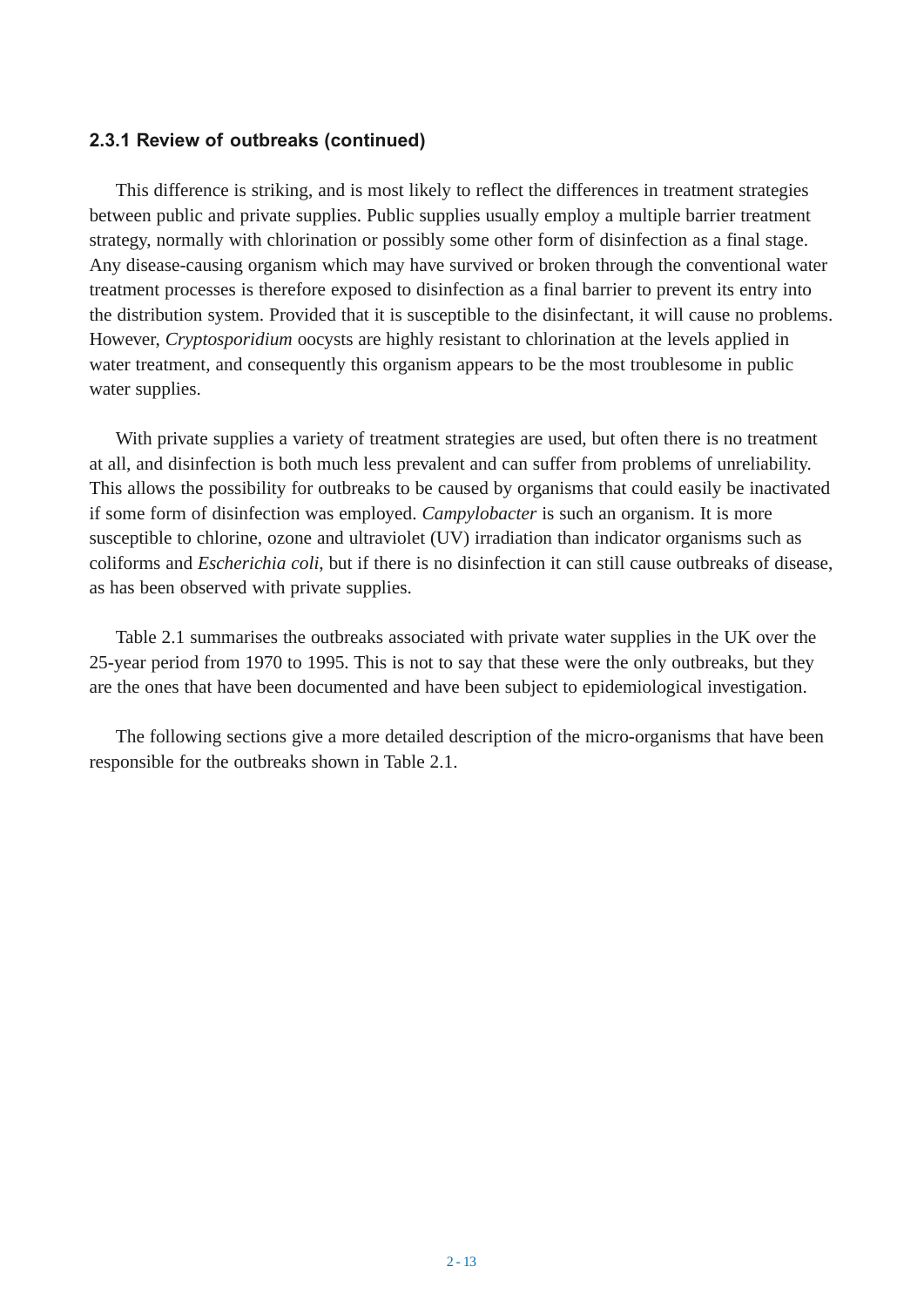# **2.3.2 Campylobacter species**

The genus *Campylobacter* includes fourteen species with the most important human pathogens being the thermophilic species: *C. jejuni, C. coli* and *C. upsaliensis. Campylobacter jejuni* is a major cause of gastrointestinal illness and is common in the faeces of a wide variety of wild and domesticated animals. In England, Campylobacters are the main causes of food-related gastroenteritis. *C. jejuni* may adopt a dormant state with modified metabolism known as 'viable but non-culturable'. The stimulus for the adoption of this state is stress, which includes the starvation conditions found in water.

The natural habitat of *Campylobacter* species is the intestinal tract of warm-blooded animals, particularly pigs and poultry. Faeces from infected animals will contain extremely high numbers of *Campylobacter* (several million per gram). Contamination of water sources should therefore be regarded with concern since the infective dose is relatively low, and 500 organisms have been shown to initiate infection. Most infections are relatively mild and resolve within a few days without medical intervention. However, serious complications can occur, particularly in the old or very young.

Although *Campylobacter* does not multiply readily outside its natural habitat, survival in water can be protracted. They are more sensitive than *E. coli* to chlorine, ozone and UV at the levels normally applied as part of water treatment, so any viable organisms passing through the earlier stages of water treatment should not enter the supply. However, the action of disinfectants can be hindered if the water has not been conditioned adequately by the removal of dissolved organic material and particulates. The latter can have a shielding effect particularly where UV disinfection is being used.

Compliance with the normal standard of 0 *E. coli* in 100 ml should provide adequate protection. However between 1981 and 1994 there were nine recorded outbreaks involving nearly 700 cases associated with private water supplies.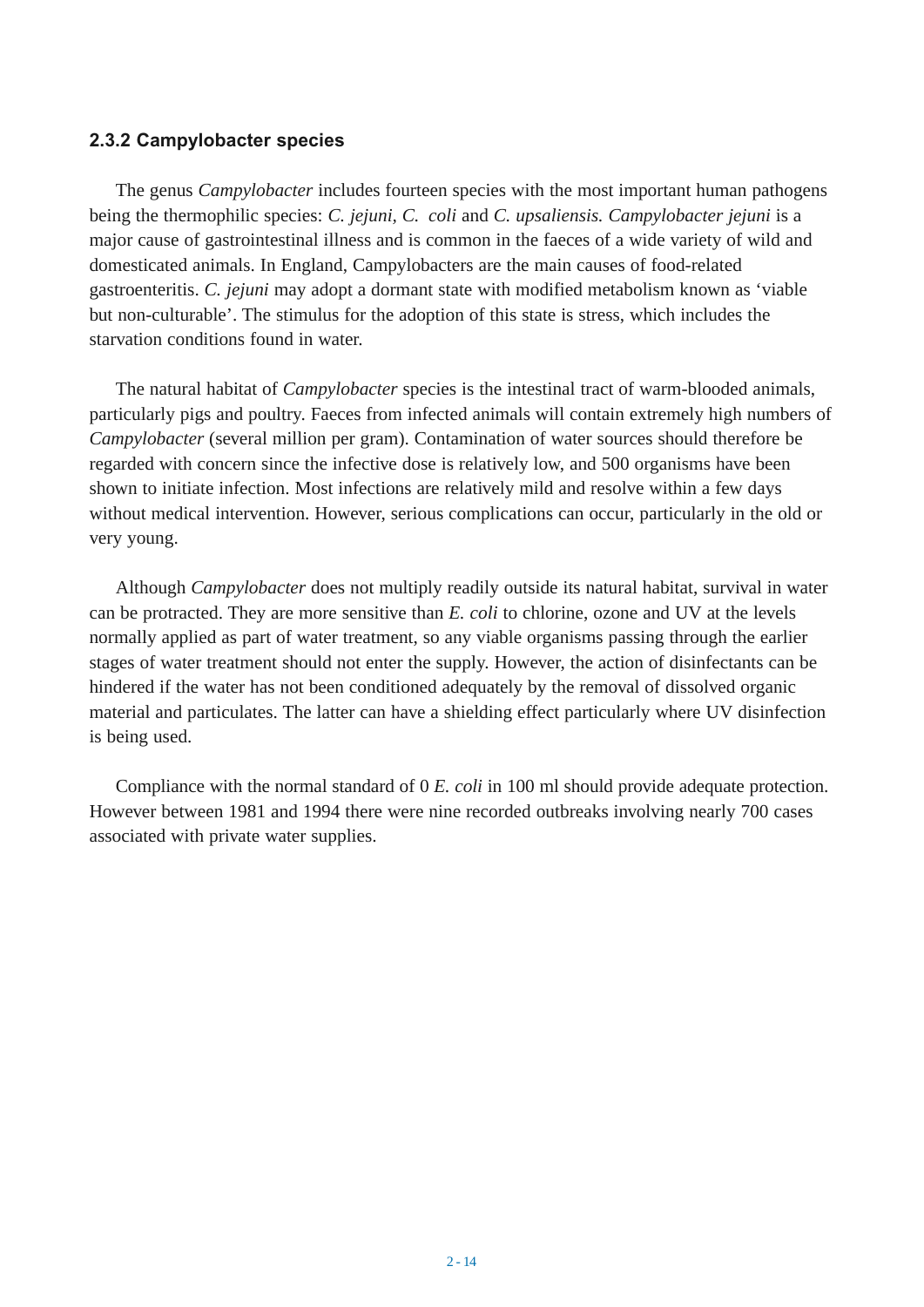# **Table 2.1 Summary of outbreaks of disease associated with consumption of water from private supplies over the period 1970 to 1995**

| <b>Pathogen</b>                   | <b>Number of outbreaks</b> | <b>Total cases</b> |
|-----------------------------------|----------------------------|--------------------|
| Campylobacter species             | 8                          | >647               |
| Cryptosporidium                   | $\overline{2}$             | 15                 |
| Cryptosporidium and Campylobacter |                            | 43                 |
| Escherichia coli serotype O157    |                            | $\overline{4}$     |
| Giardia                           |                            | 31                 |
| Paratyphoid fever                 |                            | 6                  |
| Streptobacillary fever            |                            | 304                |
| Viral gastroenteritis             | 3                          | >998               |
| Unknown                           |                            | 51                 |
|                                   |                            |                    |
| <b>Total:</b>                     | 19                         | >2,099             |

Compiled from:

Fewtrell, L. and Kay, D. (1996). *Health risks from private water supplies*. Report No. EPG 1/9/79. Centre for Research into Environment and Health, University of Leeds.

Furtado, C., Adak, G.K., Stuart, J.M., Wall, P.G., Evans, H.S. and Casemore, D.P. (1998). Outbreaks of waterborne infectious intestinal disease in England and Wales, 1992-5. *Epidemiology and Infection* **121**, 109-119.

Galbraith, N.S., Barrett, N.J. and Stanwell-Smith, R. (1987). Water and disease after Croydon: A review of water-borne and waterassociated disease in the UK 1937-86. *Journal Institution of Water and Environmental Management* **1**, 7-21.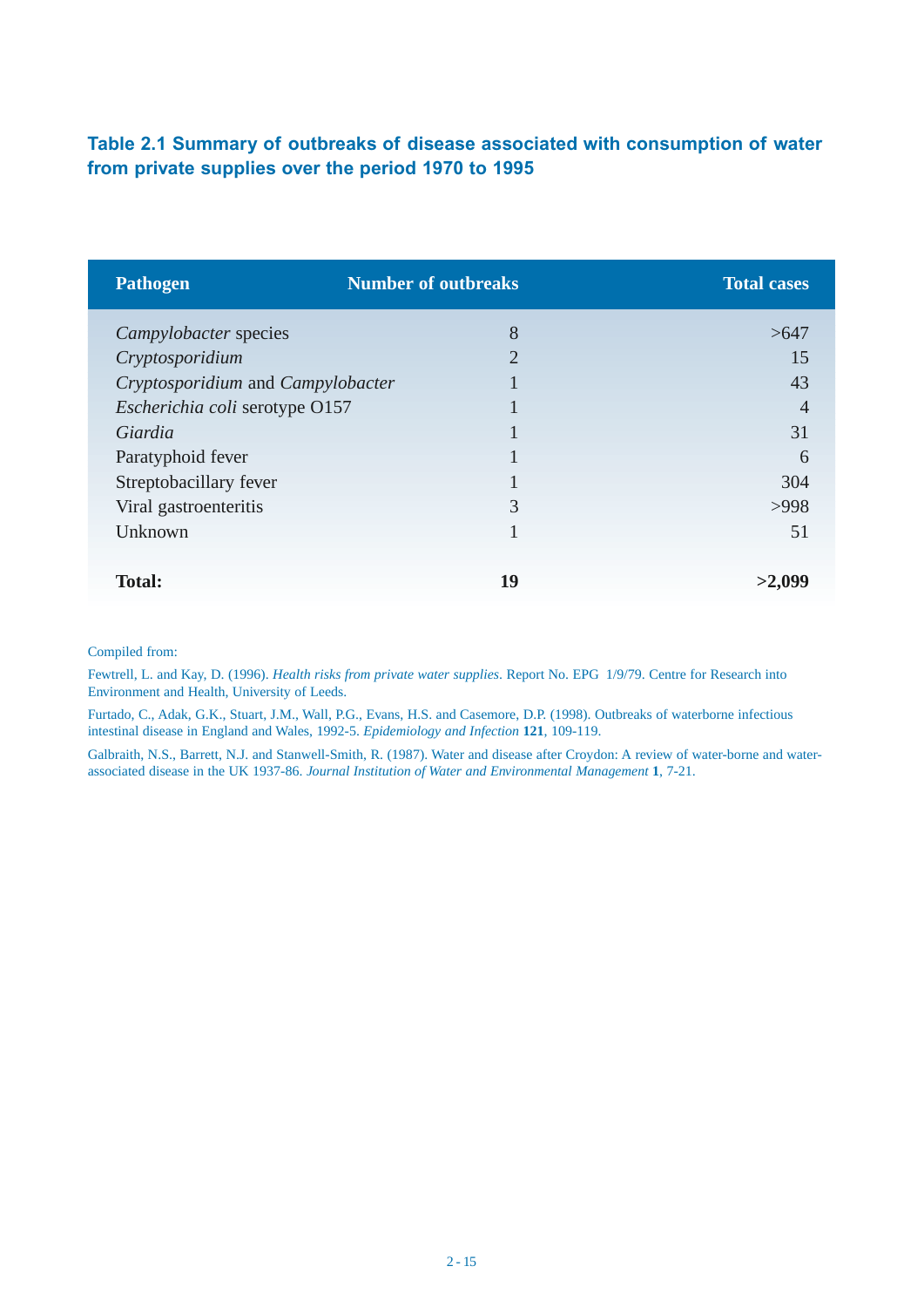#### **2.3.3** *Cryptosporidium* **species**

Cryptosporidia are unicellular protozoan parasites. Although many species are currently recognised, infecting a wide range of animals, *C. parvum* is thought to be the only species to cause the diarrhoeal disease cryptosporidiosis in humans. The incubation period (from infection to onset of symptoms) is 7 to 10 days. Person to person spread does occur. Infection is initiated by ingestion of the transmission stage which is a small  $(5 \mu m)$ , round, resistant structure called an oocyst. Infected humans can excrete  $10^8$  oocysts per day and calves and lambs can excrete  $10^9$ oocysts per day. The broad range of hosts, high outputs from infected individuals and environmental resistance ensure a high level of contamination in the environment. Cattle, sheep and human sewage are the main sources of contamination of private water supplies.

*Cryptosporidium* oocysts have been detected in river, canal, lake and reservoir waters, filter back wash waters, sewage effluents and in some groundwaters. The concentrations fluctuate considerably. 'Spikes' may occur in river waters after periods of heavy rainfall. Oocyst concentrations between 7 and 48,400 per 100 litres have been reported in raw surface water sources in the USA. Higher loadings have been reported in water receiving agricultural drainage.

In sporadic cases (as distinct from outbreaks) the number of *C. parvum* infections is highest in children under five years of age. Most infections are reported during the spring and early autumn, the former probably coincidental with the lambing and calving season, and the latter with increased rainfall.

Physical treatment processes (coagulation, sedimentation and filtration) can provide an effective barrier to the parasite. Removal efficiencies of 99.8% for *C. parvum* oocysts by coagulation, clarification and sand filtration have been reported for efficiently operated systems. Membrane filters with sufficiently small pore sizes will effectively remove oocysts. Chlorination at the concentrations used in water supply does not inactivate oocysts. Disinfectants used in combination or sequentially may enhance disinfection activity against *C. parvum* and certain forms of UV treatment may be successful. However, very few published disinfection studies have been performed under conditions that are representative of actual high-risk conditions. A combination of catchment control, physical barriers and disinfection is required to provide protection from the organism.

Private supplies derived from surface waters and from some springs will be vulnerable to contamination with oocysts particularly in agricultural catchments. Here the use of a filtration stage in treatment is advisable to physically remove oocysts of *Cryptosporidium*, with disinfection aimed at inactivating any remaining viruses and bacteria.

<sup>8</sup> CREH (2001). Report on the incidence of *Cryptosporidium* in water, Research Contract DWI 70/2/129.

<sup>9</sup> Hancock, C., Rose, J.B. and Callahan, M. (1997). The prevalence of *Cryptosporidium* and Giardia in US groundwaters. *Proceedings International Symposium* on Waterborne *Cryptosporidium*, Ed Fricker, C.R., Clancy J.L. and Rochelle P.A. American Water Works Association, Denver, CO, 147-152.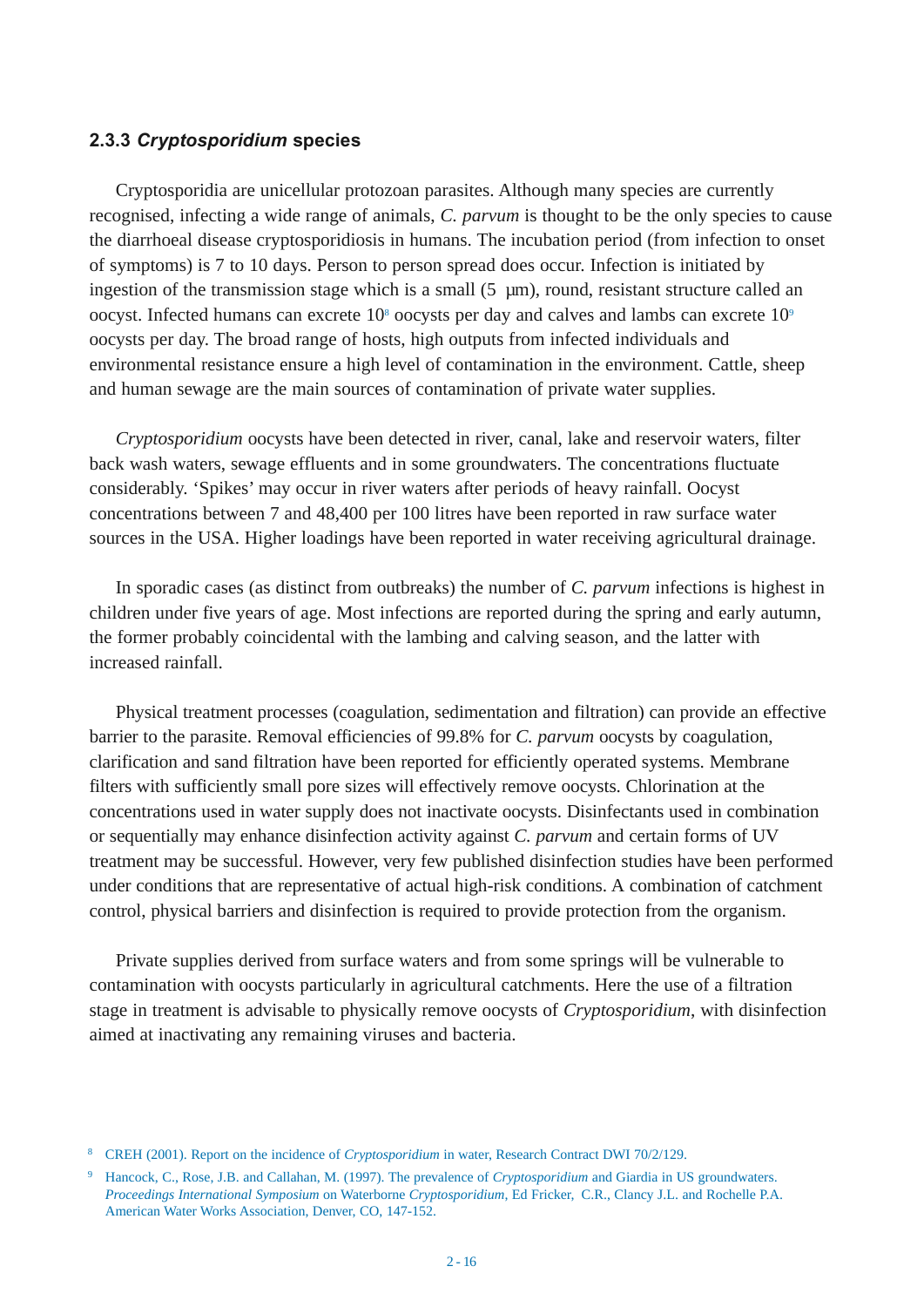#### **2.3.3** *Cryptosporidium* **species (continued)**

Clapham reported that *Cryptosporidium* oocysts were found at one time or another in 60% of 15 private water supplies in the Bradford area, which had been monitored over roughly a 3-month period<sup>10</sup>. Oocysts were detected in 21 of a total of 150 samples taken (14%). These supplies were monitored after rainfall events (when the likelihood of oocysts entering supplies is thought to be increased) during the winter season (December to February not usually a peak time for *Cryptosporidium* infections). This study clearly demonstrated that *Cryptosporidium* oocysts (and also *Giardia* cysts) can enter high-risk private supplies when conditions permit.

A more recent study8 monitored seven private water supplies in the UK for a range of micro-organisms including *Cryptosporidium* and *Giardia*. A monitoring cabinet was installed at each site and daily samples of 1,000 litres were taken. Each site was monitored daily for six weeks in two phases, May to June 2000 and October and November 2000. The results are summarised in Table 2.2. Microbiological water quality deteriorated following heavy rainfall. At Site 7, filtration and electrochlorination were installed between Phases 1 and 2 but cysts were still found during extreme weather conditions.

Contamination of groundwater by *Cryptosporidium* and *Giardia* was reported in 12% of 199 groundwater sites in the USA, with the majority of positive detections in springs, infiltration galleries and horizontal (collector) wells9. Reports of *Cryptosporidium* and *Giardia* in groundwater in the UK are sparse, in part because high cost and difficult analytical procedures have made sampling very sporadic in public and private supplies alike.

In the Third Report of the Group of Experts' report on *Cryptosporidium* in Water Supplies<sup>11</sup> further advice on private water supplies is given in Chapter 10 of that Report. The advice contained in the Report is implicit in the guidance given throughout this manual and the reference to the Report is provided for completeness.

<sup>10</sup> Clapham, D. (1997). *Cryptosporidium incidence in private water supplies and correlatory indicators*. Directorate of Housing and Environmental Protection, Bradford Metropolitan District Council.

<sup>11</sup> *Cryptosporidium in Water Supplies*. Third Report of the Group of Experts to Department of the Environment, Transport and the Regions & Department of Health. (1998) HMSO ISBN 1 85112 131 5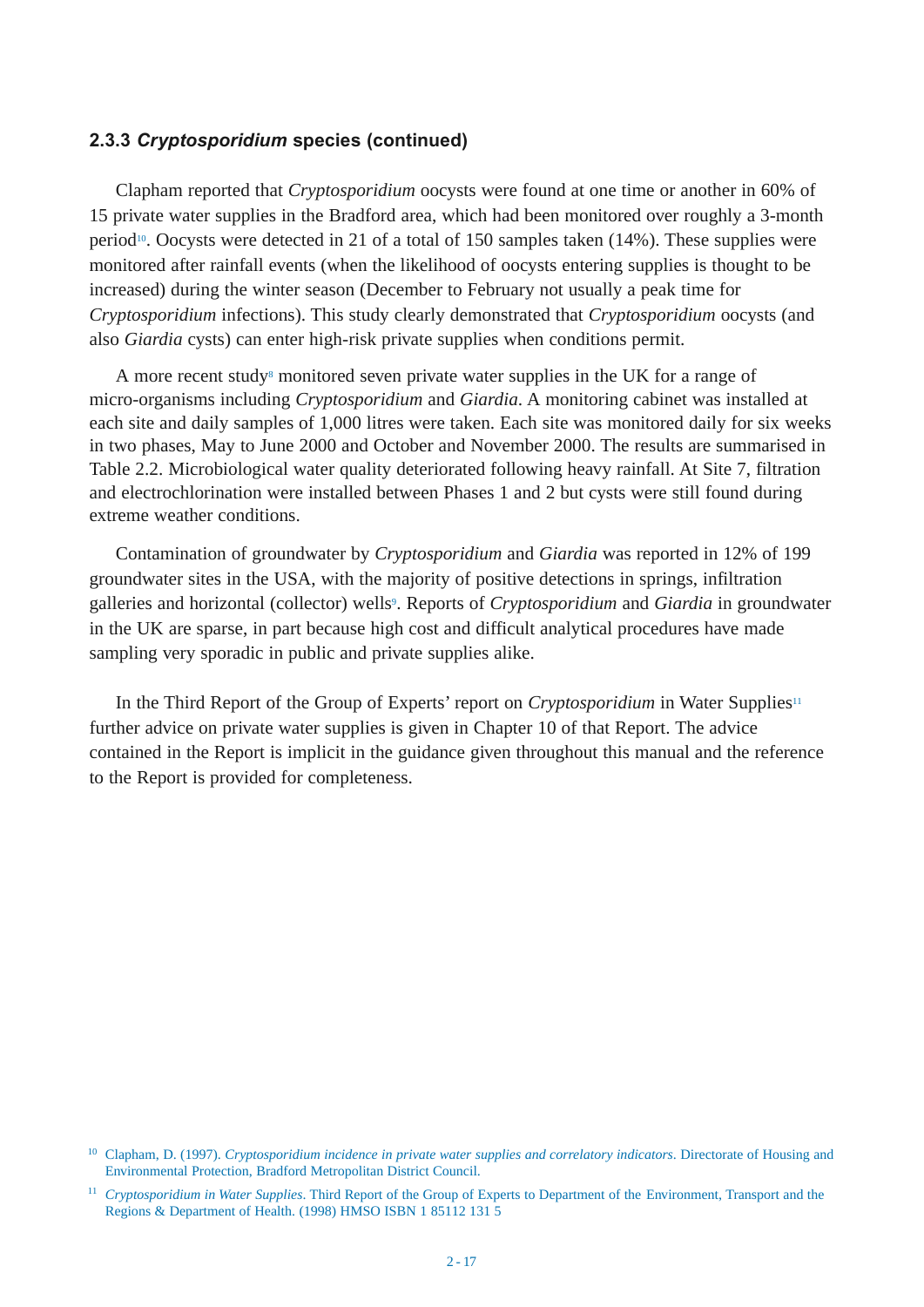| <b>Site</b>    |                   | Samples found to contain cysts $(\%)$ |                |                |                |
|----------------|-------------------|---------------------------------------|----------------|----------------|----------------|
|                |                   | <b>Cryptosporidium</b>                |                | <b>Giardia</b> |                |
|                |                   | <b>Phase 1</b>                        | <b>Phase 2</b> | <b>Phase 1</b> | <b>Phase 2</b> |
|                |                   |                                       |                |                |                |
| 1              | <b>SW</b> England | 2.4                                   | 0.0            | 2.4            | 0.0            |
| 2              | Scotland          | 75.0                                  | 60.0           | 50.0           | 42.5           |
| 3              | <b>S</b> Wales    | 2.4                                   | 2.4            | 56.6           | 50.0           |
| $\overline{4}$ | N Ireland         | 0.0                                   | 0.0            | 2.4            | 12.1           |
| 5              | Scotland          | 33.3                                  | 15.4           | 56.0           | 65.9           |
| 6              | <b>S</b> Wales    | 0.0                                   | 0.0            | 10.0           | 29.0           |
|                | Yorkshire         | 52.2                                  | 57.7           | 91.0           | 84.4           |

# **Table 2.2 Cryptosporidium and Giardia in seven private supplies in the UK**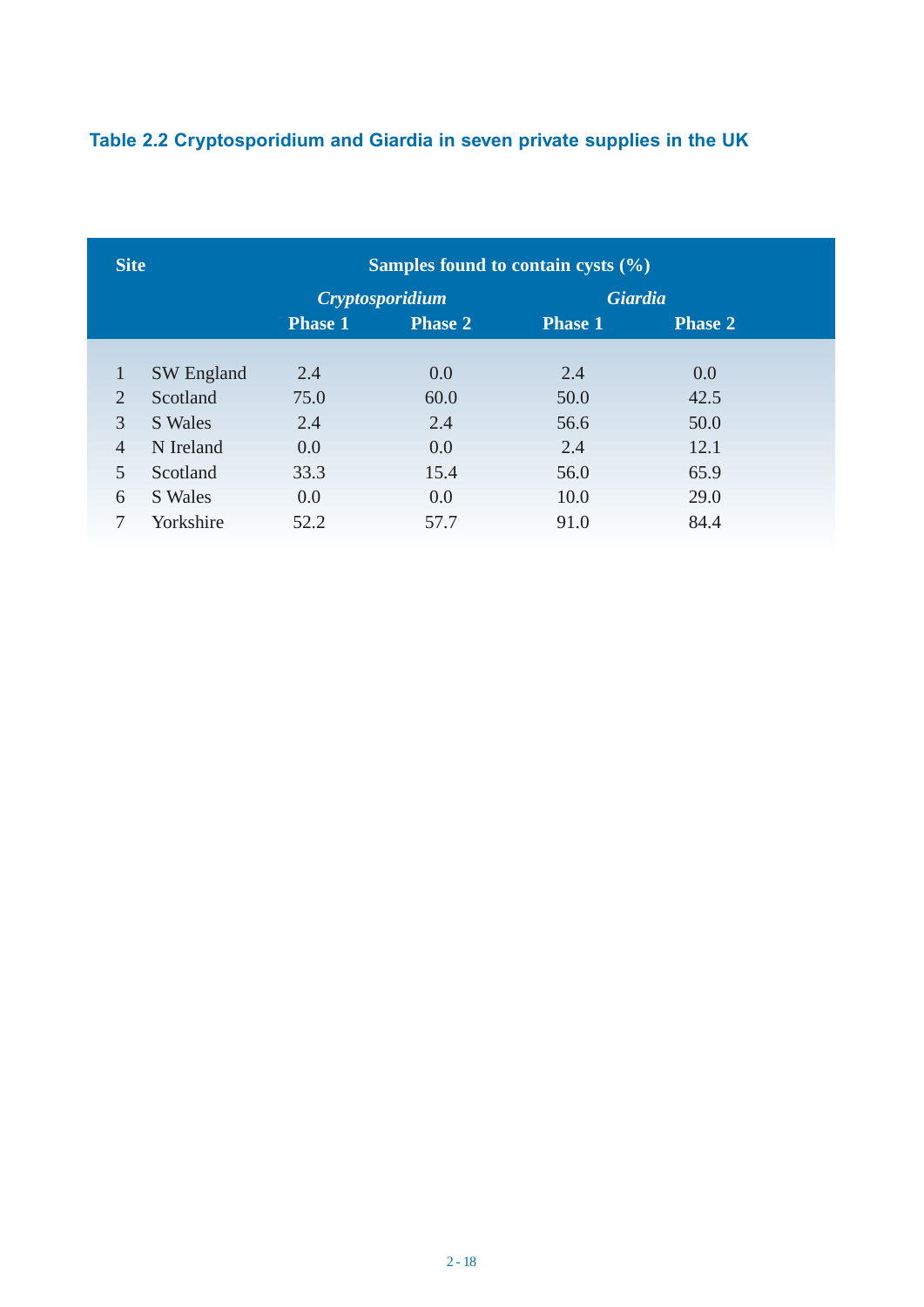# **2.3.4** *Giardia* **species**

*Giardia* are a group of flagellate protozoans which grow in the intestinal tracts of both vertebrates and invertebrates. *G.duodenalis* infects more than 40 species of vertebrates, including humans. It causes a diarrhoeal disease in humans and between 4,000 and 7,000 cases are reported in England and Wales each year. The disease can be transmitted by direct contact with infected animals and humans, or by consumption of water, food or beverages contaminated by the faeces of infected humans or animals. *Giardia* forms cysts that are infectious and these survive well in aqueous environments. The cysts are oval in shape and 9 to 12 µm in length. A large number of animals (including humans) are potential carriers of *Giardia* infectious to humans. In the UK, the organism is endemic in sheep, cattle, rodents, cats and dogs. Birds have also been suggested to be a potential reservoir of *Giardia* infectious to humans.

The cysts survive well in aqueous environments and show greater resistance to UV, chlorine, and ozone than bacteria and viruses, but they are less resistant than *Cryptosporidium* oocysts. *Giardia* cysts are inactivated by boiling or pasteurisation. Normal coagulation, sedimentation and filtration processes, if operated correctly, should achieve at least a 3-log (99.9%) removal of cysts.

Outbreaks associated with drinking water can occur where human or animal faeces contaminate the supply and there is inadequate treatment, filtration or chlorination. In the UK the threat to public supplies is regarded as being minimal due to the use of multiple treatment barriers. Post treatment contamination, such as could occur after repairs to mains that are not adequately cleaned and disinfected before recommissioning, could still be a particular risk.

Private supplies should be regarded as being at greater risk if the catchment is prone to contamination by the faeces of animals, if there is a rapid route for recharge to reach the raw water intake and if there are inadequate treatment barriers. Table 2.2 in Section 2.3.3 shows the results of sampling seven private water supplies in the UK for *Giardia*.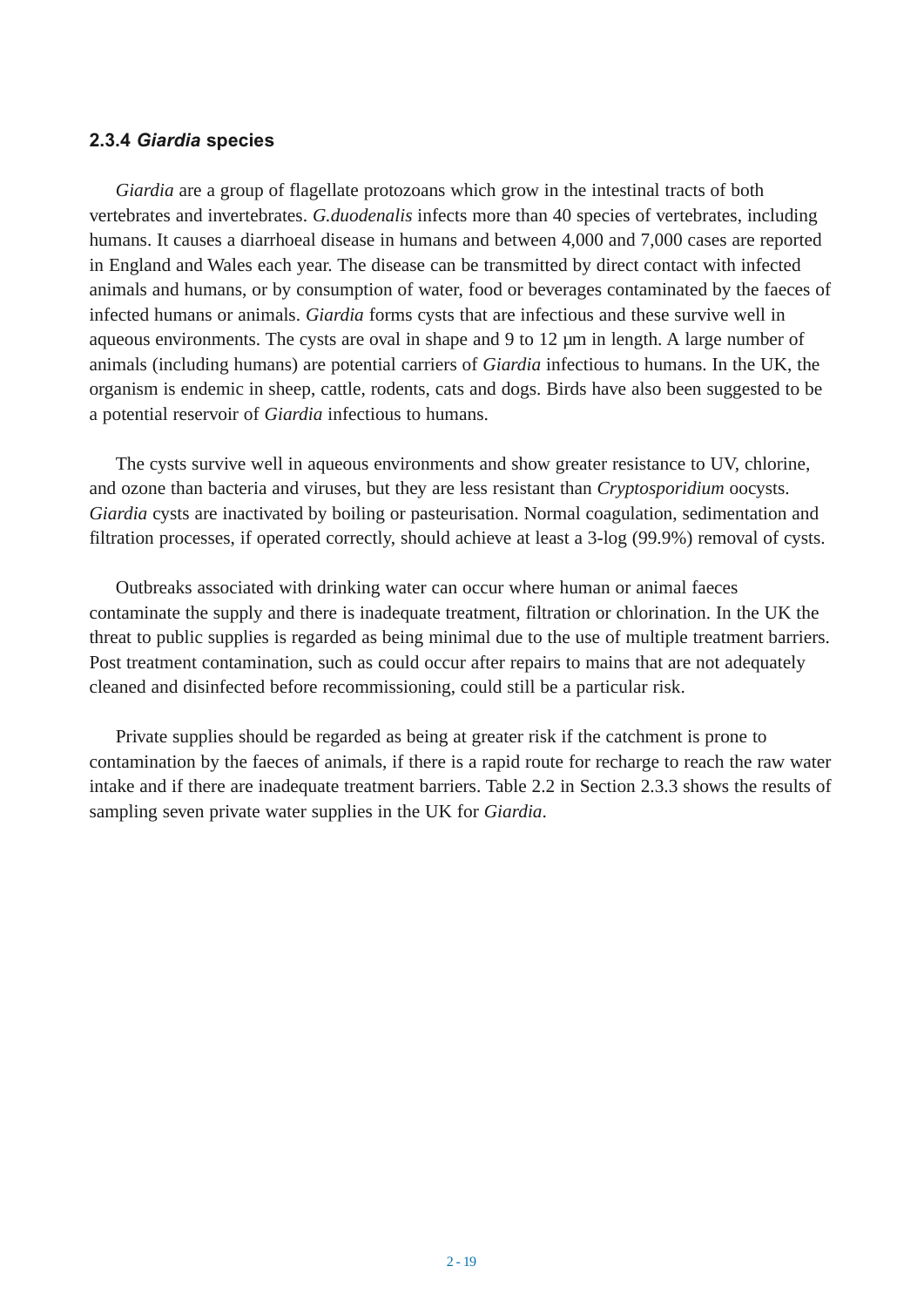#### **2.3.5** *Escherichia coli* **serotype O157**

*Escherichia coli* (*E. coli*) is a bacterium, most strains of which live harmlessly in the gastrointestinal tracts of people and animals. However, a few types have acquired virulence factors. These organisms are often harmful to people and can cause severe disease. Particularly important factors are toxins. One group of toxins was originally recognised by their ability to kill cultured Vero cells, (African green monkey kidney cells) hence the name Verocytotoxins (VTs). The toxincarrying *E. coli* therefore became known as Verocytotoxin-producing *E. coli* (VTEC).

In the laboratory *E. coli* of all kinds are classified by identifying the antigenic (antibody producing) structure of two different molecules on their surface, O and H. There are more than 170 O serogroups. These can be subdivided into H serotypes. In the UK the overwhelming majority of VTECs causing human disease fall into serotype O157:H7, although other serotypes are not looked for in most laboratories. In addition to VTEC belonging to serogroup *E. coli* O157, other groups such as O111, O26, O103 and O145 have been identified as emerging pathogens throughout Europe.

Although verocytotoxin genes are necessary to cause serious disease, they alone are not sufficient. Indeed, many other *E. coli* strains have these genes but are not particularly pathogenic. Additional virulence factors are needed. In *E. coli* O157, the best studied example, some are coded by genes on a length of DNA in the bacterial chromosome called a pathogenicity island; they include proteins that help the organisms to adhere to the large bowel wall. Others are coded by genes on a plasmid (which facilitates the exchange of genetic material between bacteria). The most common kind of severe disease caused by these organisms is haemorrhagic colitis and so as a group they have been called enterohaemorrhagic *E. coli* or EHECs.

On an evolutionary time scale *E. coli* O157 (and other VTEC) are brand new, the first outbreaks caused by them occurring less than twenty years ago. It was first identified as a cause of human illness in 1982 in the USA, and there have since been numerous reports world-wide of infection with the organism.

The infectious dose (the number of bacteria necessary to produce an infection) of *E. coli* O157 appears to be very low, probably less than 100 organisms and possibly as low as 10. People can become infected through contact with the faeces of infected animals, by passing the organism from person to person, or by the consumption of contaminated foods or water.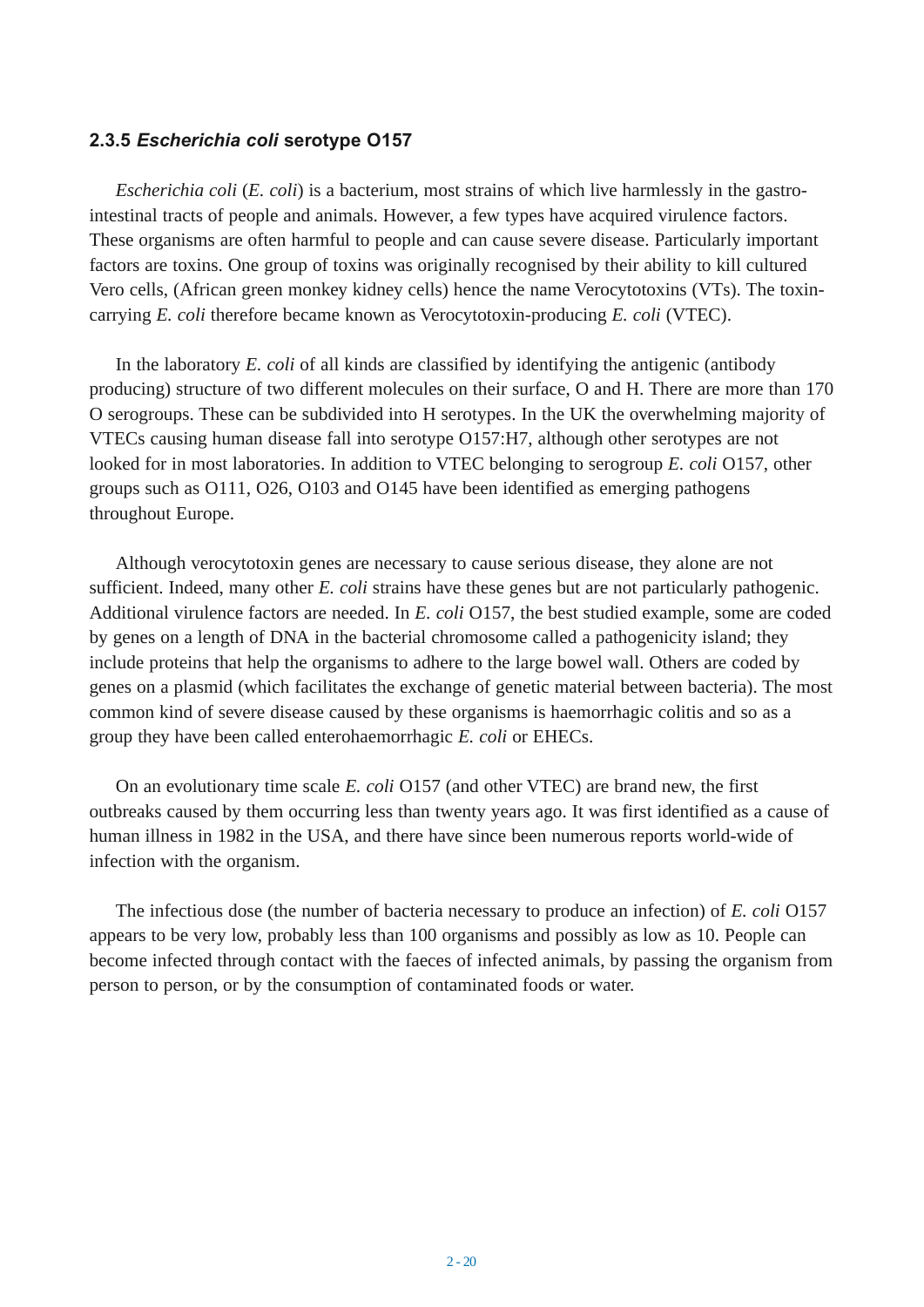# **2.3.6** *Streptobacillus* **species**

One outbreak of Streptobacillary fever has been associated with a private water supply. Over 300 people were affected and the illness was thought to be due to contamination of a spring source by rats.

Streptobacillary fever is a rare infection in the UK, and is caused by a bacterium called *Streptobacillus moniliformis*. This organism is normally associated with rat bites causing an illness termed rat-bite fever. However the bites of infected mice, squirrels, weasels, dogs and cats have also been recorded as causes of the illness. *Streptobacillus moniliformis* occurs in animals as a commensal inhabitant of the nasopharynx, but can occasionally be excreted in urine.

Haverhill fever is a form of Streptobacillary fever that is normally connected with direct contact with animals. It was named after the first recorded epidemic of the disease in Haverhill (Massachusetts, USA) caused by consumption of raw milk and milk products. An outbreak in the UK occurred at a boarding school in Essex in 1983. Although this was at first thought to be caused by the school's supply of unpasteurised milk, further case-controlled studies gave a strong association with the school's private water supply. This was a spring source where there was evidence of rat infestation. This source was used for the hot water supply in the school, but engineering investigations showed the possibility of cross-connection with the potable supply.

*Streptobacillus moniliformis* is a Gram negative bacterium, which generally occurs as short coccobacillary forms or rods (0.5 µm in length). Its small size may allow passage through water treatment filters particularly if there has not been a coagulation stage. The organism is pleomorphic and so should be susceptible to disinfectants. It can however occur in chains of filaments, which may increase its tolerance of disinfection.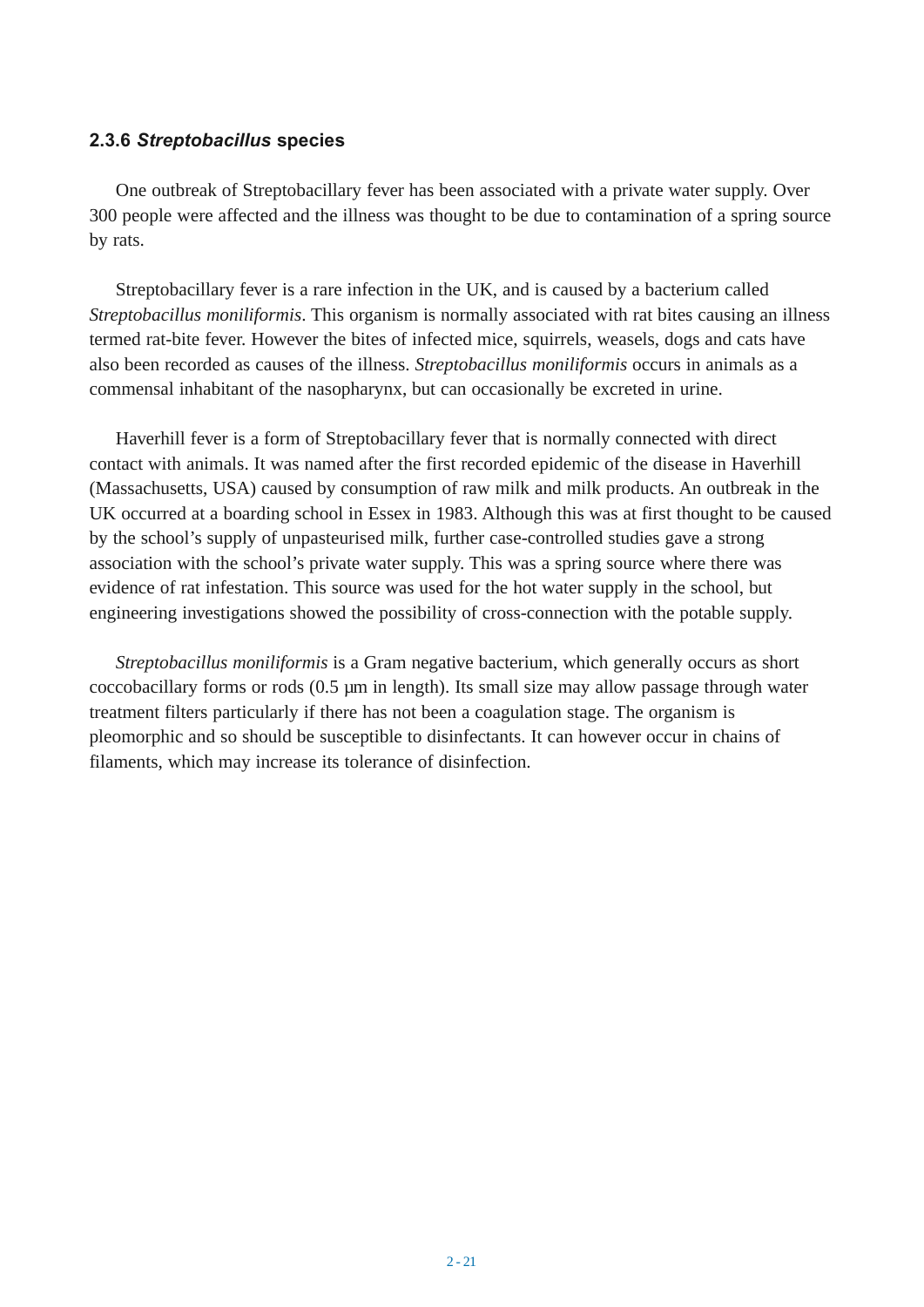#### **2.3.7 Paratyphoid fever**

Notifications of paratyphoid fever in the UK decreased about four-fold from the late 1930s to the  $1980s^{12}$ . Information collected since the early 1970s has shown that roughly half the cases of paratyphoid fever in the UK were caused by *Salmonella paratyphi A*, 95% of these being contracted abroad, and half were caused by *S. paratyphi B*, with over 70% of these being infected abroad. There have been no reported cases or outbreaks of water-borne disease due to *S. paratyphi A.*

Paratyphoid B fever is usually food-borne, but two water-borne outbreaks have been recorded since 1970, consisting of 96 cases, with no deaths. One of these outbreaks involved a private water supply. This was an unpublished PHLS report of six cases in Herefordshire in 1975. These resulted from consumption of well water that was contaminated by leakage of sewage from a domestic drain close to the well.

Salmonellae would be expected to respond to water treatment processes in a similar way to coliform organisms and *E. coli*, and would have a similar susceptibility to chlorination or other disinfection processes. A well-maintained multiple barrier system would therefore give good protection. As salmonellae, if present in raw water at all, would be less numerous than coliforms and *E. coli*, the absence of these indicator organisms should give a good assurance of the absence of this particular pathogen.

# **2.3.8 Enteric viruses**

There are several types of viruses, which can be present in faeces that can cause viral enteritis, notably, the rotaviruses, the Noroviruses, and members of the enterovirus group. There have been several relatively large outbreaks (each of more than 100 cases) of viral enteritis associated with private water supplies derived from surface water. In each of these there was evidence of faecal contamination of the supply which had either been inadequately chlorinated, or not disinfected at all. Birds also carry viruses and can contaminate reservoirs and open cisterns.

Although filtration will remove viruses to some degree the primary treatment barrier is disinfection, either by chlorine or UV irradiation. As stated earlier, for these to be most effective waters must be conditioned by filtration (to remove particulates and aggregates of viruses) before disinfection. Where disinfection is the only treatment being employed, it must be maintained and its performance monitored regularly to optimise disinfectant activity for the prevailing water conditions.

<sup>&</sup>lt;sup>12</sup> Galbraith, N.S., Barrett, N.J. and Stanwell-Smith, R. (1987). Water and disease after Croydon: A review of water-borne and water-associated disease in the UK 1937-86. *Journal of Institution of Water and Environmental Management* **1**, 7-21.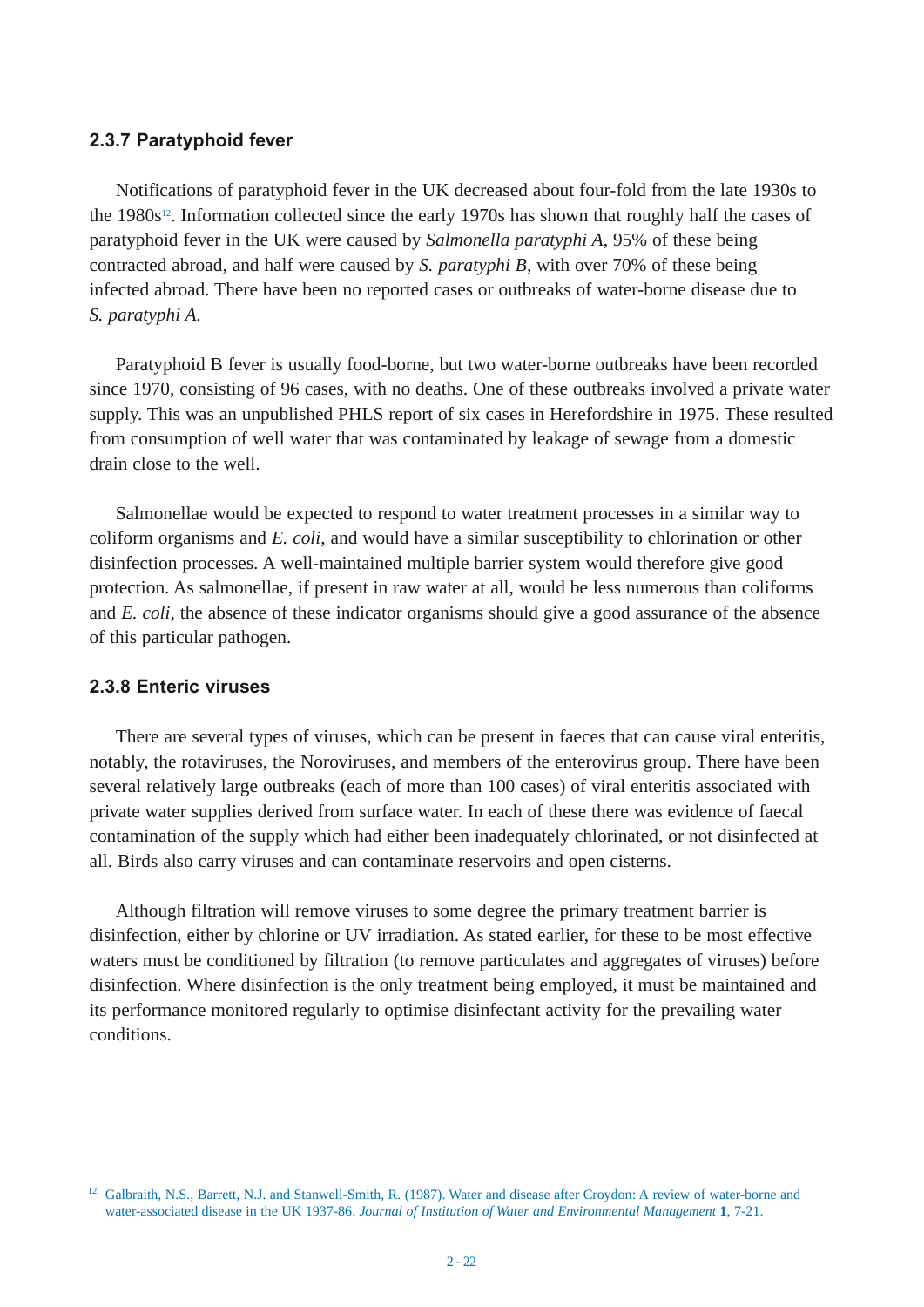